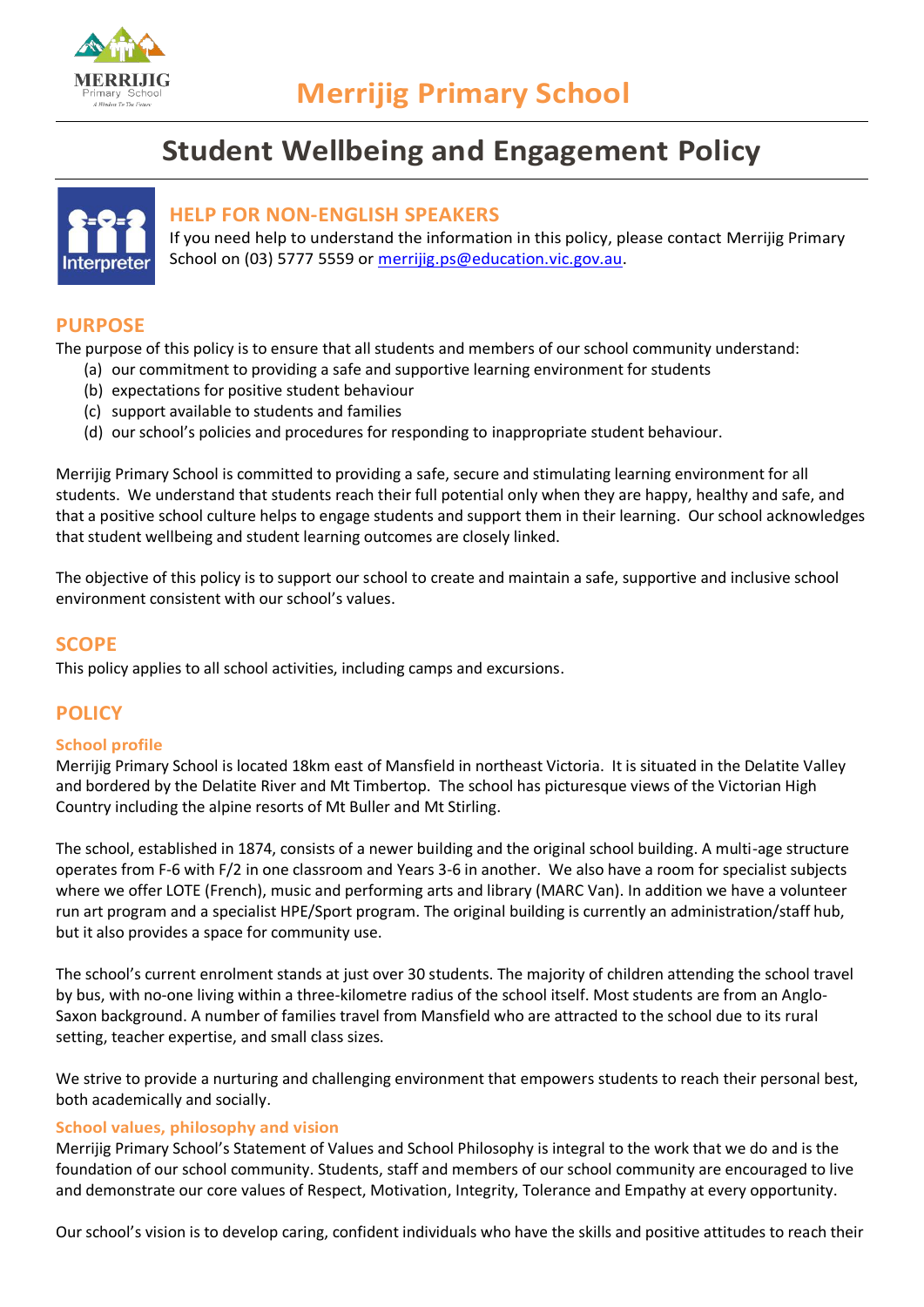personal potential, be lifelong learners and be valued members of the community.

Our Statement of Values is available on our school website.

#### **Engagement strategies**

Merrijig Primary School has developed a range of strategies to promote engagement, positive behaviour and respectful relationships for all students in our school. We acknowledge that some students may need extra social, emotional or educational support at school, and that the needs of students will change over time as they grow and learn.

A summary of the universal (whole of school), targeted (year group specific) and individual engagement strategies used by our school is included below:

#### **Universal**

- high and consistent expectations of all staff, students and parents and carers
- prioritise positive relationships between staff and students, recognising the fundamental role this plays in building and sustaining student wellbeing
- creating a culture that is inclusive, engaging and supportive
- welcoming all parents/carers and being responsive to them as partners in learning
- analysing and being responsive to a range of school data such as attendance, Attitudes to School Survey, parent survey data, student management data and school level assessment data
- deliver a broad curriculum to ensure that students are able to choose subjects and programs that are tailored to their interests, strengths and aspirations
- teachers at Merrijig Primary School use a school developed instructional framework to ensure an explicit, common and shared model of instruction to ensure that evidenced-based, high yield teaching practices are incorporated into all lessons
- teachers at Merrijig Primary School adopt a broad range of teaching and assessment approaches to effectively respond to the diverse learning styles, strengths and needs of our students and follow the standards set by the Victorian Institute of Teaching
- our school's Statement of Values are incorporated into our curriculum and promoted to students, staff and parents so that they are shared and celebrated as the foundation of our school community
- carefully planned transition programs to support students moving into different stages of their schooling
- positive behaviour and student achievement is acknowledged in the classroom, and formally in school assemblies and communication to parents
- monitor student attendance and implement attendance improvement strategies at a whole-school, cohort and individual level
- all students have the opportunity to contribute to and provide feedback on decisions about school operations through forums including Junior School Council. Students are also encouraged to speak with all staff and/or the principal whenever they have any questions or concerns.
- create opportunities for cross—age connections amongst students through school plays, athletics, music programs and peer support programs
- All students are welcome to self-refer to the principal if they would like to discuss a particular issue or feel as though they may need support of any kind. We are proud to have an 'open door' policy where students and staff are partners in learning
- we engage in school wide positive behaviour support with our staff and students, which includes programs such as:
	- o Respectful Relationships
	- o School Wide Positive Behaviour Support
- programs, incursions and excursions developed to address issue specific behaviour (i.e., anger management programs)
- opportunities for student inclusion (i.e., sports teams, clubs, recess and lunchtime activities)
- buddy programs, peers support programs

## **Targeted**

- each class has a teacher who monitors the health and wellbeing of students in their class, and acts as a point of contact for students who may need additional support
- all Aboriginal and Torres Strait Islander students will have an Individual Learning Plan completed annually for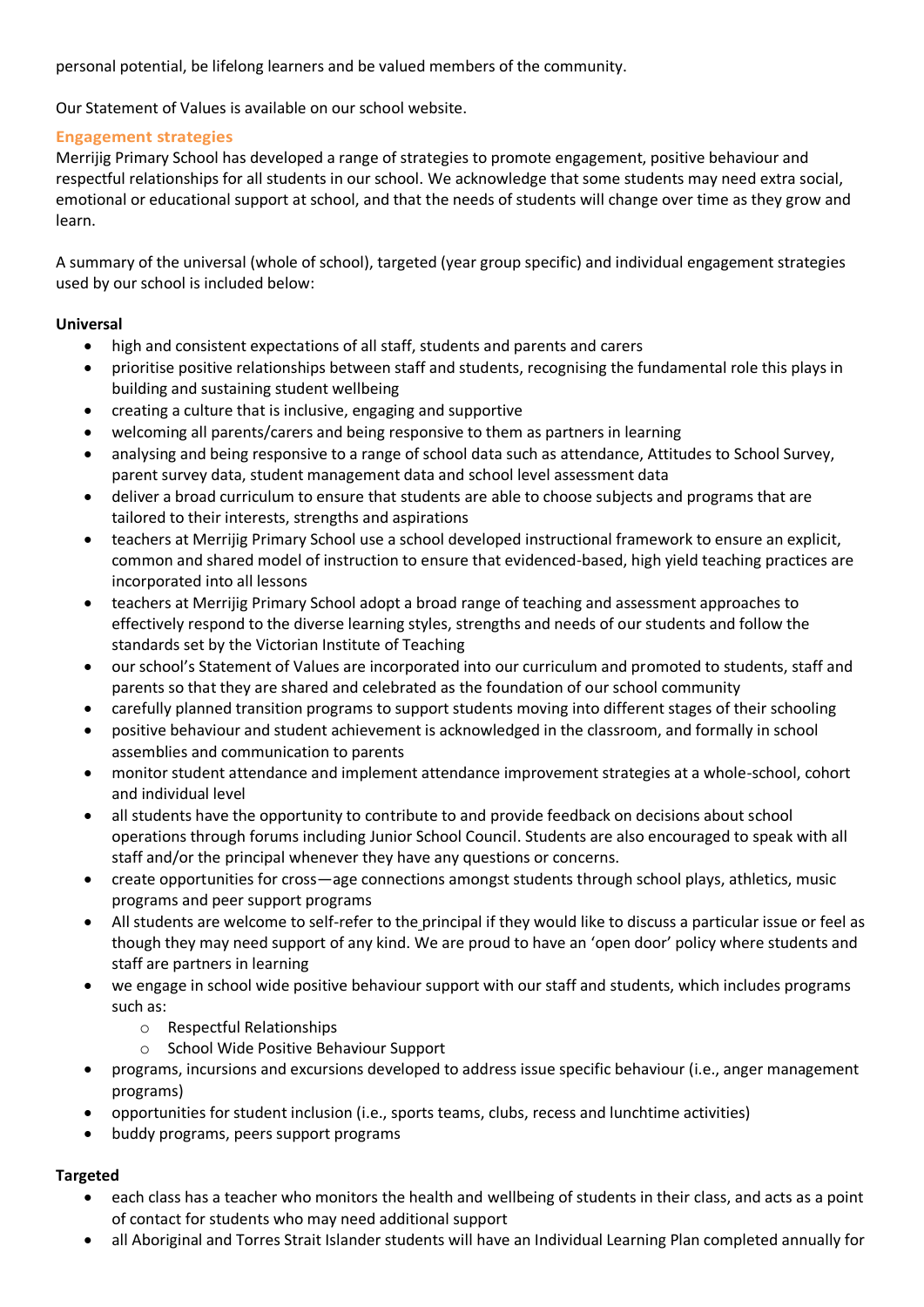them

- connect all Aboriginal and Torres Strait Islander students with a Koorie Engagement Support Officer
- all students in Out of Home Care will have an Individual Learning Plan and will be referred to Student Support Services for an Educational Needs Assessment
- wellbeing and health staff will undertake health promotion and social skills development in response to needs identified by student wellbeing data, classroom teachers or other school staff each year

## **Individual**

Merrijig Primary School implements a range of strategies that support and promote individual engagement. These can include:

- building constructive relationships with students at risk or students who are vulnerable due to complex individual circumstances
- meeting with student and their parent/carer to talk about how best to help the student engage with school
- developing an Individual Learning Plan and/or a Behaviour Support Plan
- considering if any environmental changes need to be made, for example changing the classroom set up
- referring the student to:
	- o school-based wellbeing supports
	- o Student Support Services
	- o Appropriate external supports such as council-based youth and family services, other allied health professionals, headspace, child and adolescent mental health services or Child First
	- o Re-engagement programs such as Navigator

Where necessary the school will support the student's family to engage by:

- being responsive and sensitive to changes in the student's circumstances and health and wellbeing
- collaborating, where appropriate and with the support of the student and their family, with any external allied health professionals, services or agencies that are supporting the student
- monitoring individual student attendance and developing an Attendance Improvement Plan in collaboration with the student and their family
- running regular Student Support Group meetings for all students:
	- o with a disability
	- o in Out of Home Care
	- o and with other complex needs that require ongoing support and monitoring.

## **Identifying students in need of support**

Merrijig Primary School is committed to providing the necessary support to ensure our students are supported intellectually, emotionally and socially. The Student Wellbeing team plays a significant role in developing and implementing strategies help identify students in need of support and enhance student wellbeing. Merrijig Primary School will utilise the following information and tools to identify students in need of extra emotional, social or educational support:

- personal, health and learning information gathered upon enrolment and while the student is enrolled
- attendance records
- academic performance
- observations by school staff such as changes in engagement, behaviour, self-care, social connectedness and motivation
- attendance, detention and suspension data
- engagement with families
- self-referrals or referrals from peers

## **Student rights and responsibilities**

All members of our school community have a right to experience a safe and supportive school environment. We expect that all students, staff, parents and carers treat each other with respect and dignity. Our school's Statement of Values highlights the rights and responsibilities of members of our community.

Students have the right to:

- participate fully in their education
- feel safe, secure and happy at school
- learn in an environment free from bullying, harassment, violence, discrimination or intimidation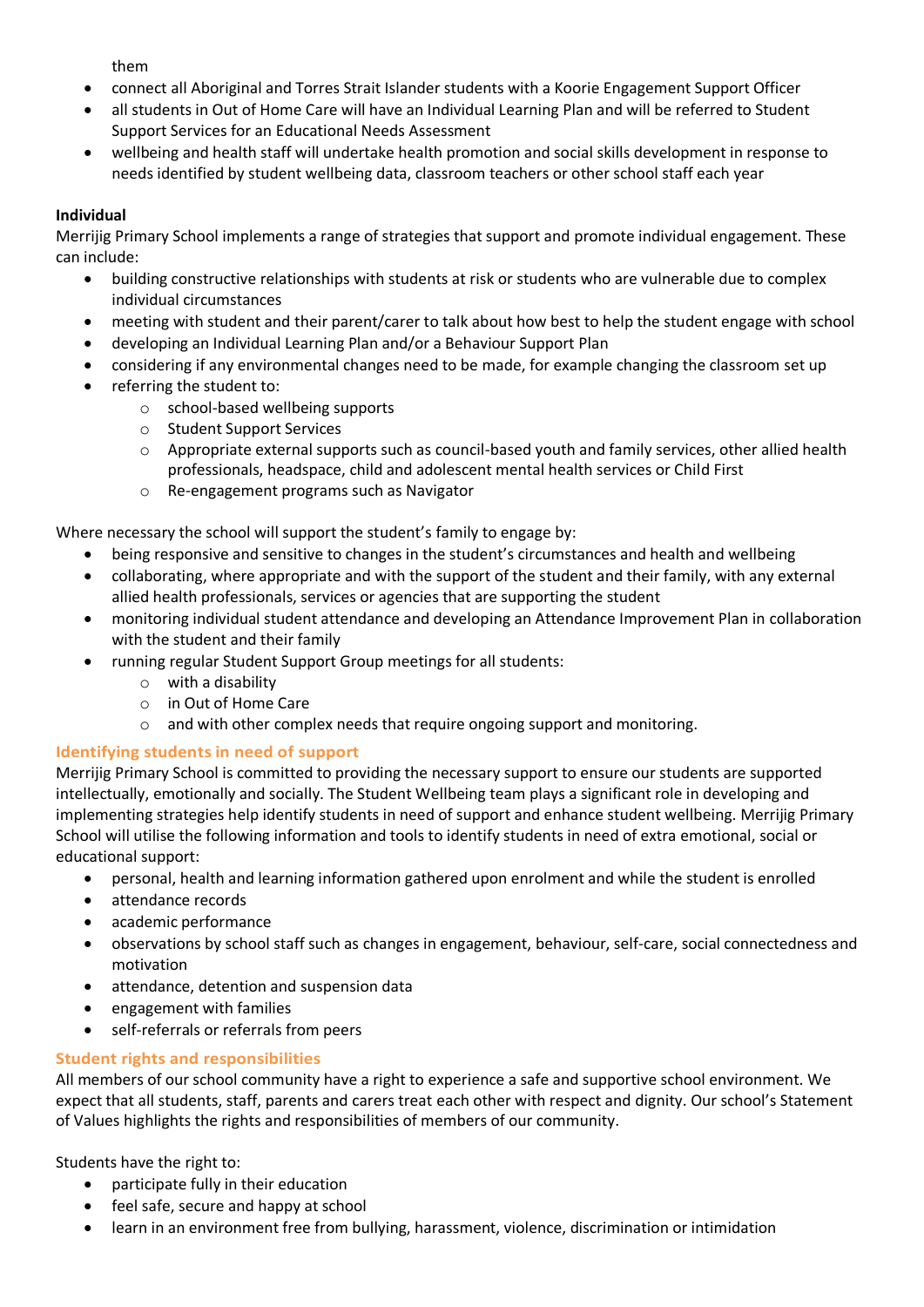• express their ideas, feelings and concerns.

Students have the responsibility to:

- participate fully in their educational program
- display positive behaviours that demonstrate respect for themselves, their peers, their teachers and members of the school community
- respect the right of others to learn.

Students who may have a complaint or concern about something that has happened at school are encouraged to speak to their parents or carers and approach a trusted teacher or a member of the school leadership team.

|                                                                                               | <b>Student behavioural expectations</b>                                                                                                                                                                                                                                                                           |                                                                                                                                                                                                                                                                                                                                                                                                                                                                                                                                                                              |                                                                                                                                                                                                                                                                                                                                                                                                             |  |  |
|-----------------------------------------------------------------------------------------------|-------------------------------------------------------------------------------------------------------------------------------------------------------------------------------------------------------------------------------------------------------------------------------------------------------------------|------------------------------------------------------------------------------------------------------------------------------------------------------------------------------------------------------------------------------------------------------------------------------------------------------------------------------------------------------------------------------------------------------------------------------------------------------------------------------------------------------------------------------------------------------------------------------|-------------------------------------------------------------------------------------------------------------------------------------------------------------------------------------------------------------------------------------------------------------------------------------------------------------------------------------------------------------------------------------------------------------|--|--|
|                                                                                               | <b>Students</b>                                                                                                                                                                                                                                                                                                   | <b>Parents/Carers</b>                                                                                                                                                                                                                                                                                                                                                                                                                                                                                                                                                        | <b>Principals/Teachers &amp; Staff</b>                                                                                                                                                                                                                                                                                                                                                                      |  |  |
| <b>Engagement</b><br>(participation<br>in the<br>classroom and<br>other school<br>activities) | Demonstrate:<br>preparedness to engage in<br>$\bullet$<br>and take full advantage of<br>the school program<br>effort to do their very best<br>$\bullet$<br>self-discipline to ensure a<br>$\bullet$<br>cooperative learning<br>environment and model<br>the school values<br>teamwork<br>$\bullet$                | Promote positive<br>$\bullet$<br>outcomes by valuing the<br>importance of education<br>and liaising with the<br>school on their child's<br>progress/needs<br>Support their child in their<br>$\bullet$<br>preparedness for the<br>school day and in the<br>provision of a supportive<br>home environment<br>Monitor their child's<br>$\bullet$<br>school involvement and<br>progress and<br>communicate with the<br>school when necessary<br>Are informed and<br>$\bullet$<br>supportive of school<br>programs and actively<br>participate in school<br>events/parent groups | The school will comply<br>$\bullet$<br>with its duty of care<br>obligations and have a<br>responsibility to provide<br>an educational<br>environment that can<br>effectively engage all<br>students<br>The school will provide<br>$\bullet$<br>appropriate, relevant and<br>challenging curriculum<br>that gives students the<br>opportunity to have input<br>into their learning and<br>experience success |  |  |
| <b>Attendance</b>                                                                             | All students are expected to:<br>attend and be punctual<br>$\bullet$<br>for all timetabled classes<br>every day that the school<br>is open to students<br>be prepared to participate<br>$\bullet$<br>fully in lessons<br>bring a note from their<br>$\bullet$<br>parents/carers explaining<br>an absence/lateness | Parents/Carers are expected<br>to:<br>ensure that their child's<br>$\bullet$<br>enrolment details are<br>correct<br>ensure their child attends<br>$\bullet$<br>regularly<br>advise the school as soon<br>$\bullet$<br>as possible when a child is<br>absent<br>account for all student<br>$\bullet$<br>absences<br>keep family holidays<br>$\bullet$<br>within scheduled school<br>holidays<br>Support their child's<br>٠<br>learning during absences<br>and work with the school<br>to reintegrate students<br>after prolonged absences                                     | In accordance with DET<br>procedures the school will:<br>Proactively promote<br>regular attendance<br>mark rolls accurately each<br>$\bullet$<br>lesson<br>follow up on any<br>$\bullet$<br>unexplained absences<br>promptly and consistently<br>Identify trends via data<br>analysis<br>Report attendance data in<br>the school's Annual<br>Report                                                         |  |  |
| <b>Behaviour</b>                                                                              | Students are expected to:<br>model the schools core<br>$\bullet$                                                                                                                                                                                                                                                  | Parents/Carers are expected<br>to:                                                                                                                                                                                                                                                                                                                                                                                                                                                                                                                                           | The school will deliver an<br>inclusive and comprehensive                                                                                                                                                                                                                                                                                                                                                   |  |  |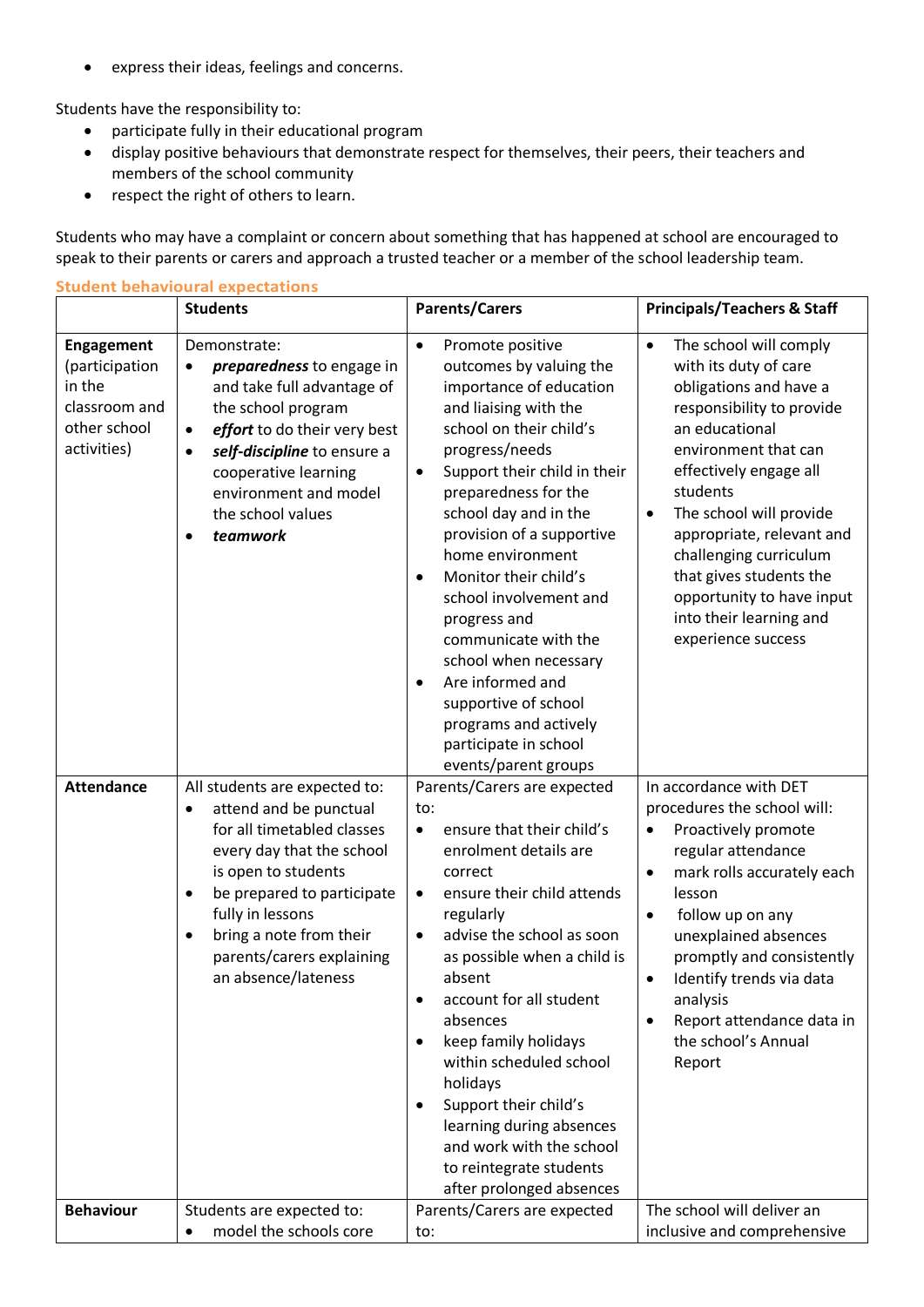| endeavour<br>$\bullet$<br>respect.                                          | values of diversity,<br>$\bullet$<br>achievement,<br>responsibility and<br>always treat others with<br>$\bullet$                                                                                                                                                                                                                                                                                                                                                                                    | have high expectations of<br>their child's behaviour<br>and an understanding of<br>the schools behavioural<br>expectations<br>Communicate with the                                    | curriculum which promotes<br>positive behaviours and<br>emphasises the well-being of<br>every child<br>The school will employ whole                                                                                                                                                                                                                                                                                                                                                                                                                                                                                                                                           |
|-----------------------------------------------------------------------------|-----------------------------------------------------------------------------------------------------------------------------------------------------------------------------------------------------------------------------------------------------------------------------------------------------------------------------------------------------------------------------------------------------------------------------------------------------------------------------------------------------|---------------------------------------------------------------------------------------------------------------------------------------------------------------------------------------|-------------------------------------------------------------------------------------------------------------------------------------------------------------------------------------------------------------------------------------------------------------------------------------------------------------------------------------------------------------------------------------------------------------------------------------------------------------------------------------------------------------------------------------------------------------------------------------------------------------------------------------------------------------------------------|
| $\bullet$<br>٠<br>$\bullet$<br>others.<br>$\bullet$<br>others.<br>$\bullet$ | never physically or<br>verbally abuse others.<br>take responsibility for<br>$\bullet$<br>their behaviour and its<br>impact on others<br>obey all reasonable<br>requests of staff.<br>respect the rights of<br>others to learn. No<br>student has the right to<br>impact on the learning of<br>respect the property of<br>bring correct equipment<br>to all classes<br>comply with the school's<br>policies and work with<br>teachers and parents in<br>developing strategies to<br>improve outcomes | school regarding their<br>child's circumstances<br>Cooperate with the school<br>by assisting in the<br>development and<br>enforcement of strategies<br>to address individual<br>needs | school and classroom<br>practices to establish a climate<br>in which appropriate<br>behaviour is the norm for all<br>students and focus on the<br>implementation of<br>preventative and early<br>intervention strategies to deal<br>with attendance and<br>behavioural issues<br>The school will consistently<br>apply its Behavioural Policy<br>through a shared collegiate<br>understanding and only<br>exclude students in extreme<br>circumstances.<br>The school recognises that for<br>some students' additional<br>support may be needed in the<br>form of staged responses and<br>is committed to working with<br>families to reintegrate<br>students after exclusion |

Behavioural expectations of students, staff and families are grounded in our school's Statement of Values. Student bullying behaviour will be responded to consistently with Merrijig Primary School's Bullying policy. When a student acts in breach of the behaviour standards of our school community, we will institute a staged response, consistent with the Department's [Student Engagement policy.](https://www2.education.vic.gov.au/pal/student-engagement/policy) Where appropriate, parents will be informed about the inappropriate behaviour and the disciplinary action taken by teachers and other school staff.

Disciplinary measures may be used as part of a staged response to inappropriate behaviour in combination with other engagement and support strategies to ensure that factors that may have contributed to the student's behaviour are identified and addressed. Disciplinary measures at our school will be applied fairly and consistently. Students will always be provided with an opportunity to be heard.

Disciplinary measures that may be applied include:

- warning a student that their behaviour is inappropriate
- teacher controlled consequences such as moving a student in a classroom or other reasonable and proportionate responses to misbehaviour
- withdrawal of privileges
- referral to the Year Level Coordinator
- restorative practices
- detentions
- behaviour reviews
- suspension
- expulsion

Suspension, expulsion and restrictive interventions are measures of last resort and may only be used in situations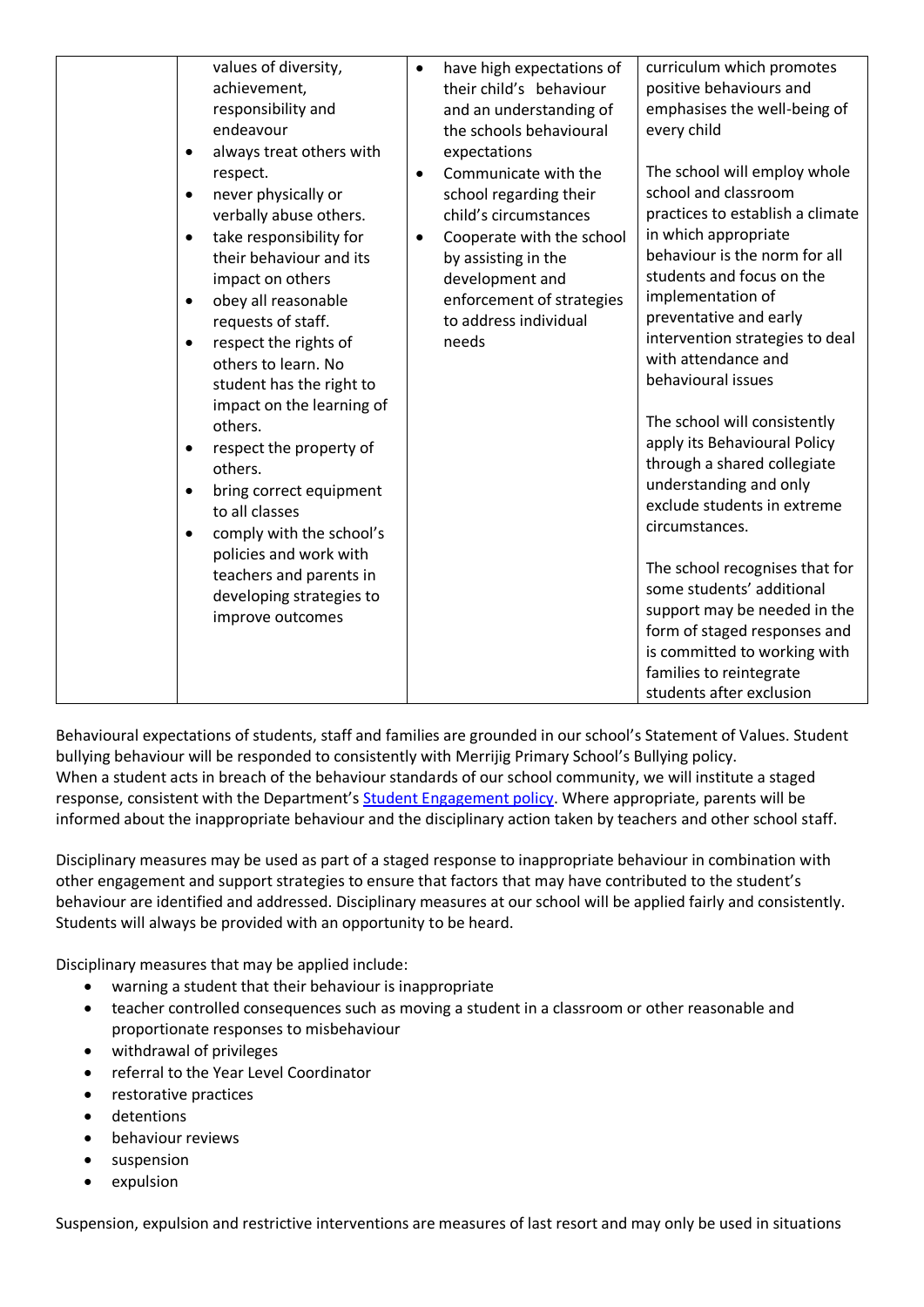consistent with Department policy, available at:

- <https://www2.education.vic.gov.au/pal/suspensions/policy>
- <https://www2.education.vic.gov.au/pal/expulsions/policy>
- <https://www2.education.vic.gov.au/pal/restraint-seclusion/policy>

In line with Ministerial Order 1125, no student aged 8 or younger will be expelled without the approval of the Secretary of the Department of Education and Training.

The Principal of Merrijig Primary School is responsible for ensuring all suspensions and expulsions are recorded on CASES21.

Corporal punishment is prohibited in our school and will not be used in any circumstance.

## **Engaging with families**

Merrijig Primary School values the input of parents and carers, and we will strive to support families to engage in their child's learning and build their capacity as active learners. We aim to be partners in learning with parents and carers in our school community.

We work hard to create successful partnerships with parents and carers by:

- ensuring that all parents have access to our school policies and procedures, available on our school website
- maintaining an open, respectful line of communication between parents and staff, supported by our Communicating with School Staff policy.
- providing parent volunteer opportunities so that families can contribute to school activities
- involving families with homework and other curriculum-related activities
- involving families in school decision making
- coordinating resources and services from the community for families
- including families in Student Support Groups and developing individual plans for students.

#### **Evaluation**

Merrijig Primary School will collect data each year to understand the frequency and types of wellbeing issues that are experienced by our students so that we can measure the success or otherwise of our school-based strategies and identify emerging trends or needs.

Sources of data that will be assessed on an annual basis include:

- student survey data
- incidents data
- school reports
- parent survey
- case management
- CASES21
- SOCS

Merrijig Primary School will also regularly monitor available data dashboards to ensure any wellbeing or engagement issues are acted upon in a timely manner and any intervention occurs as soon as possible.

## **COMMUNICATION**

This policy will be communicated to our school community in the following ways:

- Provided to staff at induction and included in staff handbook/manual
- Discussed at staff meetings/briefings as required
- Made available publicly on our school website
- Made available in hard copy from school administration upon request

Our school will also ensure it follows the mandatory parent/carer notification requirements with respect to suspensions and expulsions outlined in the Department's policies at:

- [Suspension process](https://www2.education.vic.gov.au/pal/suspensions/guidance/1-suspension-process)
- [Expulsions -](https://www2.education.vic.gov.au/pal/expulsions/guidance/decision) Decision